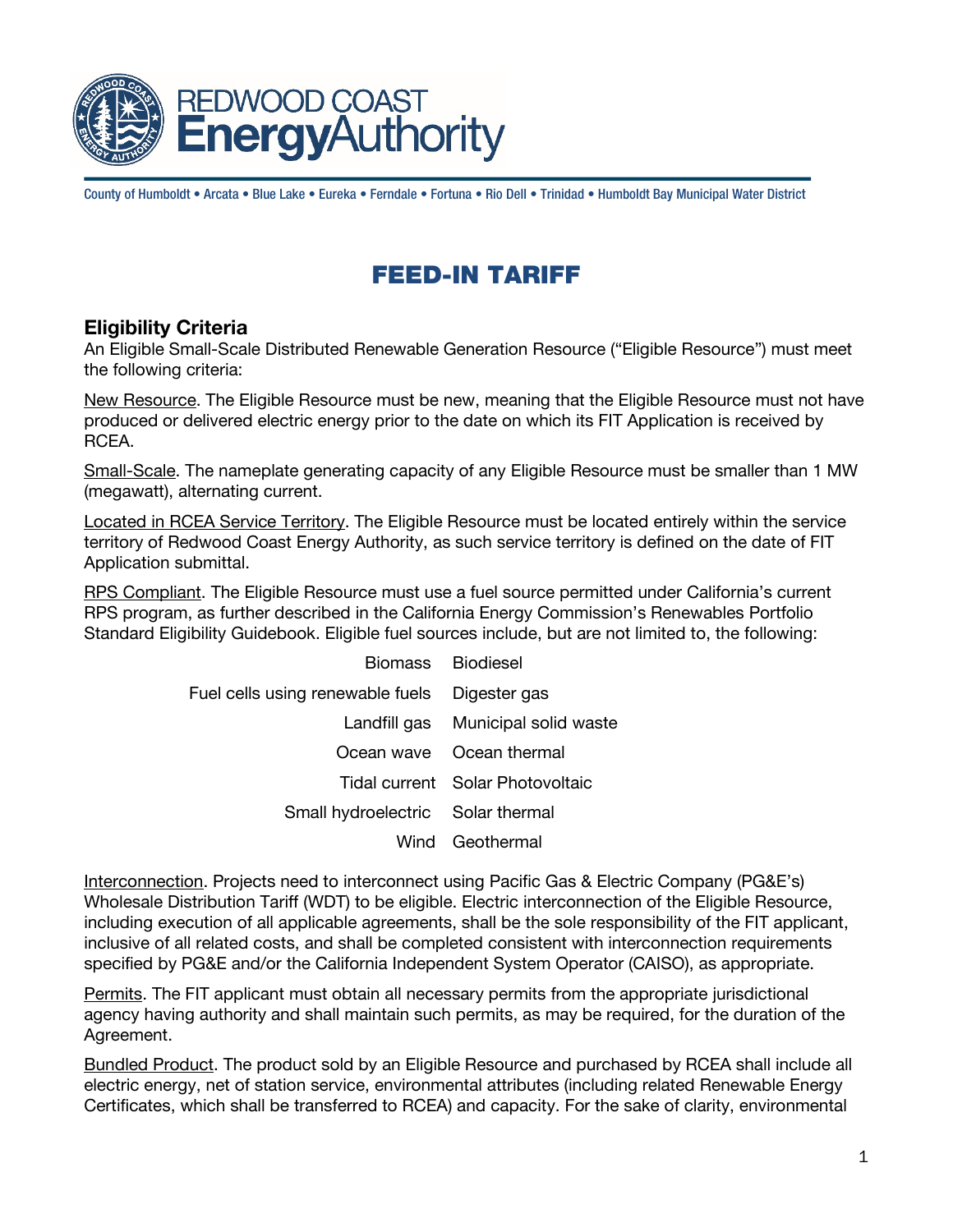#### **FEED IN TARIFF**

attributes shall include all emission reduction benefits associated with the generation of renewable electricity by the Eligible Resource as well as other attributes. Participating Applicants will need to register with WREGIS and transfer all Renewable Energy Credits (RECs) to RCEA's account.

FIT Agreement. All Eligible Resources shall execute RCEA's FIT Agreement which is a standard, nonnegotiable, long term power purchase agreement (PPA).

Prime Agriculture Land Exclusion. New renewable energy projects for the FIT may not be developed on Prime Agriculture land. Site eligibility may be determined by consulting the County of Humboldt's WebGIS portal [http://webgis.co.humboldt.ca.us/HCEGIS2.0/.](https://na01.safelinks.protection.outlook.com/?url=http%3A%2F%2Fwebgis.co.humboldt.ca.us%2FHCEGIS2.0%2F&data=02%7C01%7Cjpmiller%40co.humboldt.ca.us%7Ca1d701dbd8c84465365208d68bc95f36%7Cc00ae2b64fe844f198637b1adf4b27cb%7C0%7C0%7C636850094373862647&sdata=hzPD7Fp%2F06YVDNIvSjVRwkIVN94pC6KY0f7PiR4Np2I%3D&reserved=0) For prime agricultural soils, select the "Natural Resources" Layer Group and "NRCS 2014 Soils (Proposed)" Layer within that Group. Facilities on "Farmland of statewide importance" or "Prime farmland if irrigated" as identified in this Layer are discouraged.

## FIT Agreement Length

Contract length will be set at 20 years. More details are in the standard contract.

## FIT Contract Initial Base Price

The initial contract base price is \$0.08/kilowatt-hour (kWh) [\$80/MWh].

## Market Adjusting Pricing

The base price for the FIT is subject to periodic adjustments based on the market. After each twomonth period the base price of the FIT will be adjusted to reflect market interest in the program. In a two-month period, 2 MWs of capacity will be available for contract while total programmatic capacity lasts. At the end of each period, if 0-25% of the available capacity is claimed the base price in the next period will increase by \$0.002/kilowatt-hour (kWh) [\$2.00/MWh]. If 25%-75% of the period capacity is claimed, the base price in the next period will stay the same. If 75%-100% of the capacity is brought under contract, the base price for the next period will decrease by \$0.002/kilowatt-hour (kWh) [\$2.00/MWh]. The base price for each new period will be available on RCEA's website by the first day of the period.

## Price Ceiling and Floor

While the FIT base price may adjust upward or downward from the initial \$0.08/kilowatt-hour (kWh) [\$80/MWh], the base price may not exceed \$0.09/kilowatt-hour (kWh) [\$90/MWh] and may not drop below \$0.07/kilowatt-hour (kWh) (\$70/*MWh*]. The base price ceiling and floor do not include bonus incentives. When applicable, bonus incentives may be included in a project's price that would otherwise exceed the price ceiling.

### Bonus Incentives

RCEA may adjust FIT pricing for certain Eligible Resources that meet the following criteria:

| <b>Bonus Criteria</b>                     | <b>Bonus Amount</b>          | <b>Bonus Payout Period</b>                                                  |  |
|-------------------------------------------|------------------------------|-----------------------------------------------------------------------------|--|
| <b>EnviroStor Brownfield</b>              | \$0.01 / kWh<br>(\$10 / MWh) | Paid during the first 5 contract<br>years of Eligible Resource<br>operation |  |
| <b>Previously Developed Site Location</b> | \$0.005 / kWh<br>(S5 / MWh)  |                                                                             |  |
| <b>Local Business</b>                     | \$0.005 / kWh<br>(S5 / MWh)  |                                                                             |  |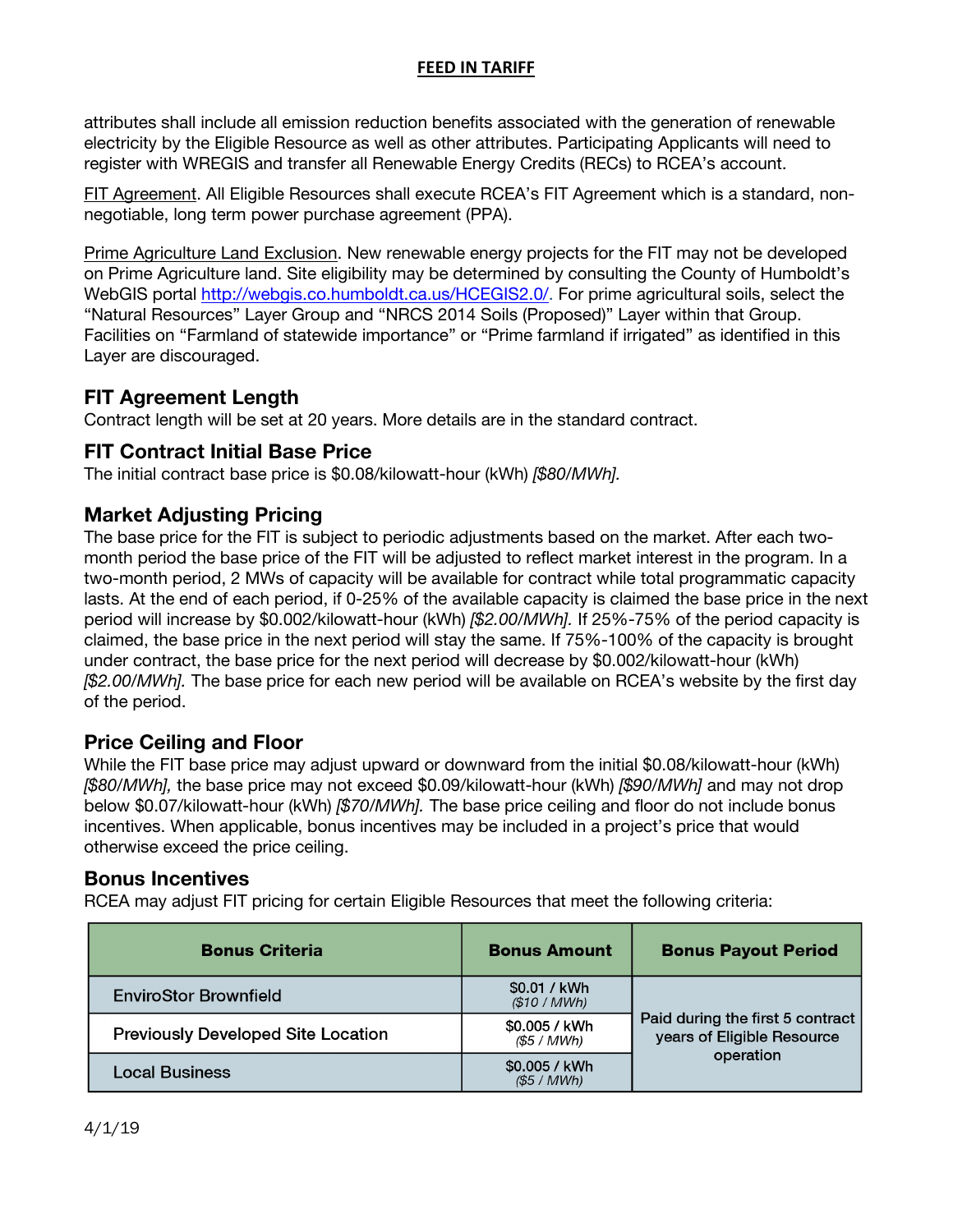### **FEED IN TARIFF**

Bonus payments, if any, will be added to the contract base price for the first five (5) years of the contract. After the first five contract years, the price will revert to the base price in effect at the time the project application was received.

The bonus incentives for EnviroStor Brownfields and for Previously Developed Sites cannot be claimed together. If a project is eligible for both incentives the higher, EnviroStor Brownfields, incentive will be applied.

Details on required documentation are outlined in the FIT Application. Characteristics are defined as follows:

EnviroStor Brownfields are specific sites identified by the Department of Toxic Substances Control data management system, EnviroStor. A list of eligible sites may be found at https://redwoodenergy.org/feed-in-tariff/.

Previously Developed Sites are defined as areas that either contain or have contained structures or were used for parking, loading or storage related to a previous or existing land use other than agricultural grazing or crop production within the last 20 years. To claim this bonus, the previously developed land must make up at least 20% of the project footprint. Development documentation, in the form of building permits or verifiable ground, aerial, or satellite photography, as solely determined by RCEA, must be provided by the FIT applicant.

Local Business To qualify for the Local Business incentive the applicant and/or prime contractor must have a place of business (i.e. possesses a business license) and is headquartered in Humboldt County.

### FIT Payments

Payments will be made monthly by RCEA to the applicant for each Eligible Resource based on metered electric deliveries. Meter readings delivered by PG&E will be used for payment determination and quantification as described in the FIT Agreement.

## FIT Capacity Limit

RCEA's FIT has a capacity limit of six megawatts. The program will continue until there is no remaining available capacity, or until RCEA decides at its discretion to stop accepting new applications.

### Forecasting Requirements

Generation forecasts will be required at the time of application and updated (as needed) during construction and throughout the Delivery Term. Underperforming years may be grounds for penalties and changes to the PPA or termination as appropriate.

#### **Penalties**

If the system over-generates beyond 115% of contractual output in any contract year, compensation will be at 50% of standard price per kWh of surplus generation up to any contractual and/or financial limits for that contract year.

System underperformance that results in less than 80% of contractual output for two consecutive years is grounds for contract renegotiation or termination.

### **Collateral**

Applicants are required to post and maintain a collateral requirement of twenty dollars (\$20.00) for each kilowatt (kW AC) of Contract Capacity. The Collateral Requirement will be held by RCEA and must be in the form of either cash deposit or Letter of Credit.